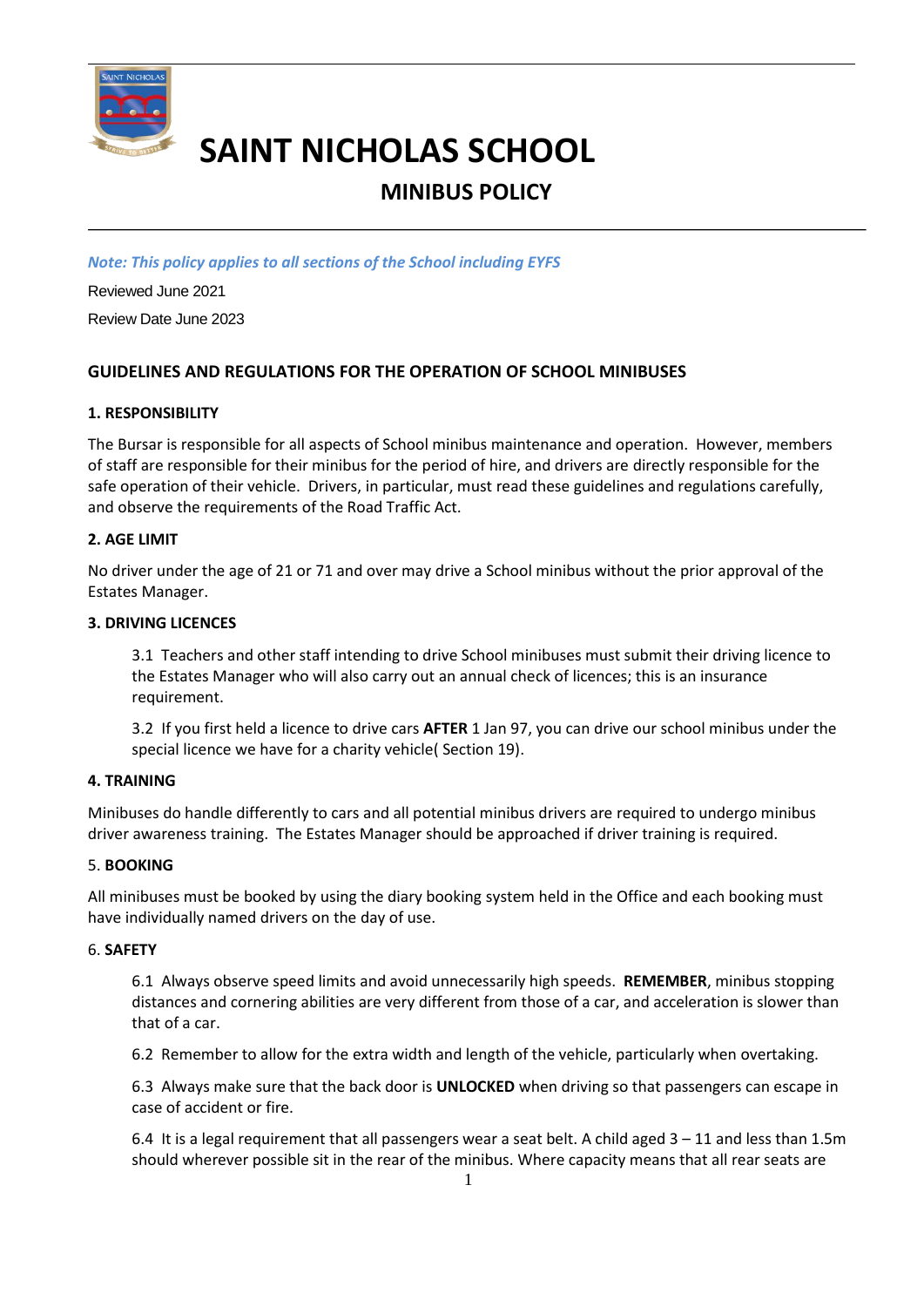filled, a child may be seated in the front of the minibus. The driver is responsible for ensuring that all are wearing their seat belt.

6.5 Ensure that luggage is stowed securely.

6.6 Avoid motorway travel in fog; if you must travel in fog, take an alternative route.

6.7 Do not allow passengers to throw objects out of the windows; if any damage is caused to persons or property in this way, the driver can be held legally responsible.

6.8 It is illegal to use a hand-held mobile telephone whilst driving.

6.9 It is a legal requirement that a fire extinguisher and first aid box are carried in each vehicle. Drivers should check that the minibus is so equipped before starting their journey.

6.10 The maximum driving time without a break is 2 hours or a distance of 100 miles, whichever one comes first, after which the driver must break. The minimum length of break is 30 minutes, with refreshments. If the total planned journey time exceeds 4 hours, a second driver is required.

#### 7. **ECONOMY**

Avoid high speeds, sudden acceleration and braking (economy apart, these also tend to make the passengers feel ill). Maximum speeds are: 50 mph on single carriageways or 60 mph on motorways and dual carriageways. Avoid high revs.

#### 8. **INSURANCE**

8.1 Drivers need to complete a Drivers Declaration form held by the Estates Manager. Always carry your driving licence with you.

8.2 Overloading. Vehicles should not be overloaded and there should be the correct number of seats for travelling passengers.

#### 9. **ACCIDENTS**

In the event of an accident, follow the instructions on the accident sheet, which you will find in the glove box of the vehicle. In particular, obtain all relevant information at the time of the accident and under no circumstances admit liability. A photograph at the scene is often useful. Report all accidents to the Bursar as soon as possible.

#### 10. **BREAKDOWN AND EMERGENCY**

In the event of a breakdown which cannot be rectified, the School Minibus is covered for emergency assistance and the number is kept in the glove compartment. A fully charged mobile telephone for your trip is available from the maintenance team.

#### 11. **ADDITIONAL INFORMATION**

11.1 Petrol/Diesel. The Estates Manager has a credit card so please advise when the fuel reaches a quarter of a tank. Take care - ensure that you fill up with the correct fuel i.e. unleaded or diesel.

11.2 Cleanliness. It is the responsibility of the driver to ensure that the minibus is left in a clean and tidy condition.

11.4 Punctures. Each vehicle is equipped with a spare tyre, jack and wheel brace.

Each vehicle is equipped with an emergency tyre repair kit. (Seals and repairs punctures.)

11.5 Parking. When parking, lock the vehicle and leave nothing on display to attract the attention of a would-be thief. Minibuses parked overnight away from the School must, where possible, be parked in a secure area and not so as to cause an obstruction. Avoid multi-storey car parks where possible; turning and parking is often more difficult with a minibus.

11.6 Long Expeditions. Where a minibus is away for two or more consecutive days, the driver is responsible for checking oil, water, brake/clutch fluid levels and tyre pressures daily.